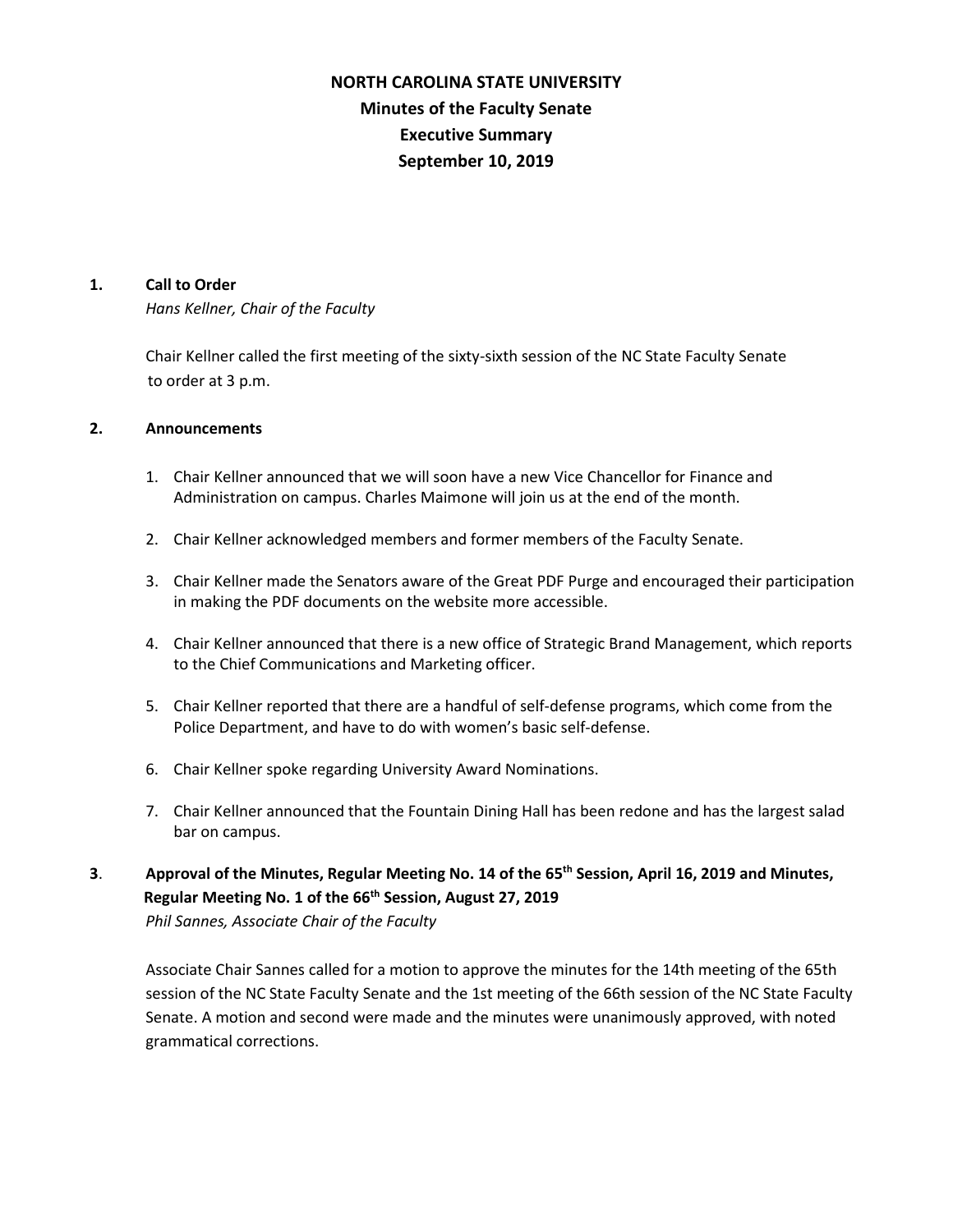### **4. Chair's Remarks**

### *Hans Kellner, Chair of the Faculty*

 Chair Kellner brought information to the Senate regarding the lectern in the Faculty Senate Chambers that is dedicated to the memory of Gilbert G. "Gib" Smith, 1937-1999. He stated that the lectern is one of the few physical objects in the room that commemorate moments in the history of the Faculty Senate and the General Faculty.

### **5. Provost's Remarks and Q/A**

### *Duane Larick, Chief of Staff of the Provost Office and Senior Vice Provost*

Dr. Larick provided an update on current searches at the university. The Vice Provost for the Office of Institutional Diversity and Equity search is currently in progress, as is the search for the Dean of the College of Natural Resources. The search for the Vice Chancellor and Dean for the Division and Academic and Student Affairs will hopefully get underway as early as late this fall. He also reported that there have been some leadership and staff updates, notably the Vice Provost for Institutional Research and Planning, Mary Lelik. Majory Overton will serve as the interim for that position.

Dr. Larick also reported that with respect to the Strategic Plan, the 2019-2020 academic year marks the end of the 2011-2020 Strategic Plan. The university is in the process now of working in the plan-toplan stage for the new Strategic Plan. He stated that they will be asking the faculty to help them develop the actions that occurred as a result of the ideas that were formed in the leadership retreat in early September.

The impact of Hurricane Dorian on campus was minimal; however, the staff in DASA worked with registration and records and identified five students from the Bahamas whose lives have been dramatically impacted by the hurricane. He added that there will be an ongoing opportunity to help those students and their families and address some of their needs.

Regarding an update on SACS, Dr. Larick reported that he is spearheading the effort of helping to lead the university through the five-year interval review process.

### **6. Remarks**

### *Mike Giancola, Assistant Vice Provost, Academic and Student Affairs, and Student Ombuds*

Mike Giancoloa provided an overview of the Ombuds program and reviewed some of the trends that he is seeing in the ombuds office. He stated that the ombuds office serves as an informal resource for the university, not to replace any formal channels but to provide other options for students to deal with concerns or issues that may arise. He reported that he spends a lot of time meeting with students on a day-to-day basis, and in addition to helping them navigate their university experience, he uses that to collect trends that he can share with leaders and deans and department heads around campus so they are aware of what the upcoming issues might be.

Mr. Giancola reviewed trends he is seeing in the ombuds office and then provided an overview of the Pack Essentials program, which is a program that addresses food, housing, and financial security. He explained that there is a food pantry on campus that is for students, faculty and staff to utilize that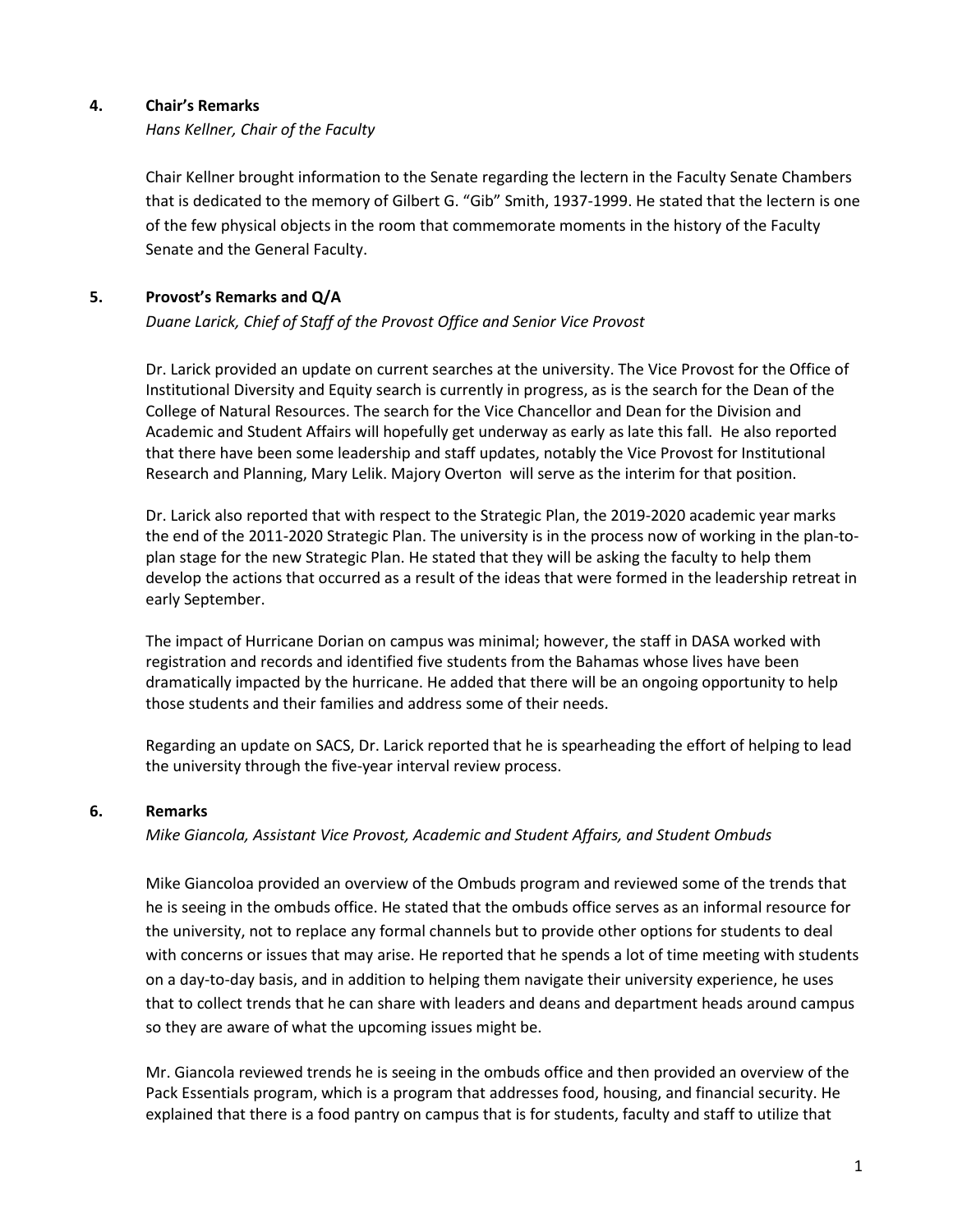began in 2012 and is completely run by students with some advisement from faculty and staff. He added that as a result of Dr. Mary Haskett's research, it was discovered that about 14% of our student body reported experiencing some form of food insecurity over the previous 30 days and about 10% has experienced some form of housing insecurity. He asked the Senators to encourage students to reach out if they're having challenges, or refer them to the office of Student Ombuds as their first point of contact.

### **7. Remarks**

*David Howard, Director, Instructional Innovation Services; Academic Technology Innovation, DELTA Will Cox, Director, Copyright & Digital Scholarship Center David Tully, NCSU Libraries Fellow*

As one of the ways to try and combat the rising cost of textbooks on campuses around the country, there is the concept of open textbooks, which are free to use, free to re-mix, free to change and edit free and open textbooks. OpenStax is a creator, provider and curator of those types of open textbooks. It is run out of Rice University and is funded in part by Gates Foundation money and by other money.

The presenters explained that about eight years ago, OpenStax started working with other institutions to help raise awareness and encourage the adoption of open textbooks. They take on about eleven partners every year, from community colleges to four-year colleges. This year, NC State is one of the institutional partners.

Mr. Howard and his colleagues encouraged the Senators to reach out to them to learn more about the concept and use of open textbooks.

### **8. Issues of concern**

 Faculty Issues of Concern can be submitted at any time to a Senator, the Chair of the Faculty, or to Faculty\_Senate@ncsu.edu

Chair Kellner mentioned some of the issues of concern that have been received to-date.

### **9. Next Meeting**

Chair Kellner reviewed the agenda items/activities for the next meeting (September 24, 2019)

### **10. Adjourn**

The meeting was adjourned at 4:40 p.m.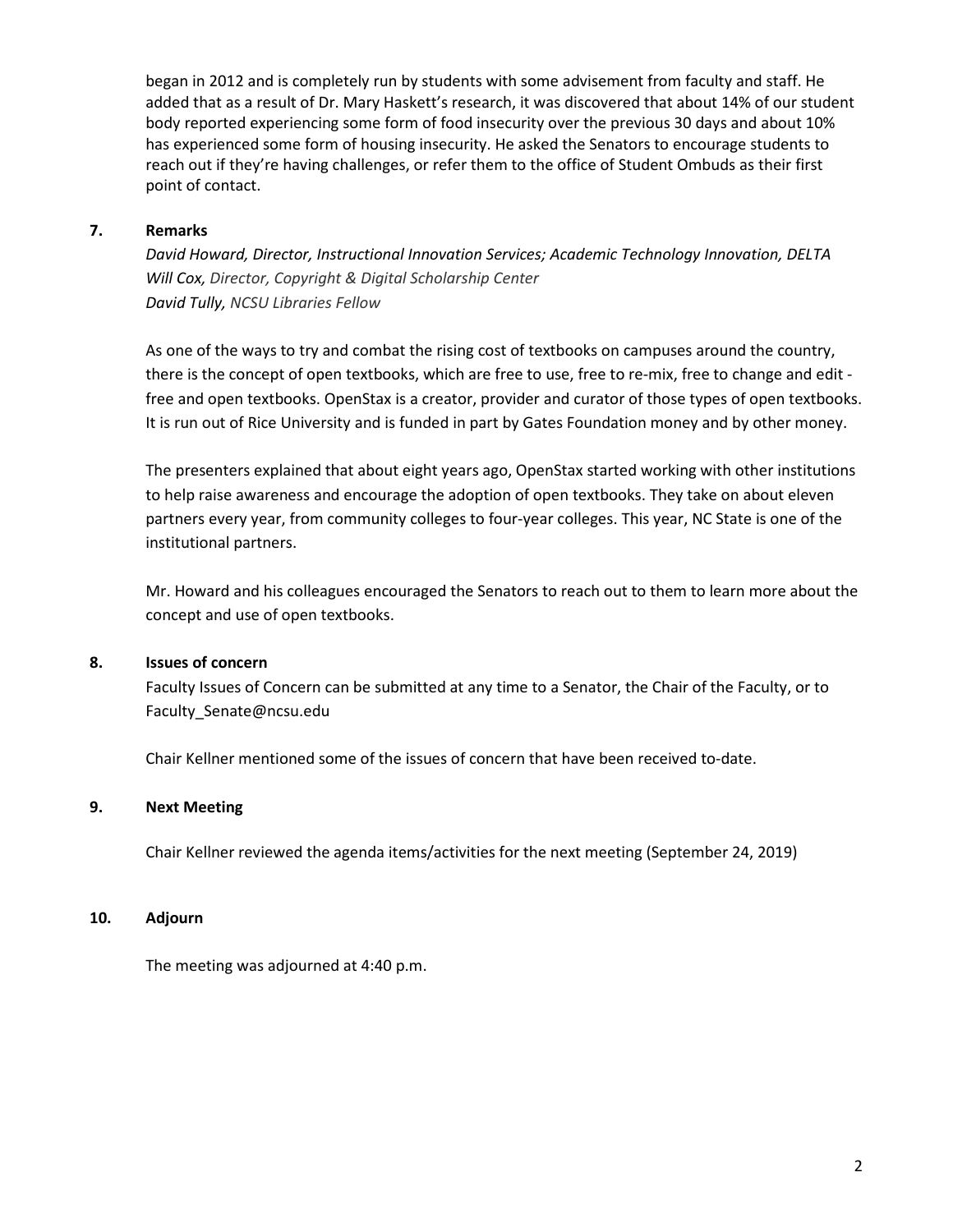# **NORTH CAROLINA STATE UNIVERSITY Minutes of the Faculty Senate September 10, 2019 3:00 p.m.**

**Regular Meeting No. 2 of the 66th Session Faculty Senate Chambers September 10, 2019**

**Present:** Chair Kellner, Associate Chair Sannes, Parliamentarian Funkhouser, Provost Arden; Senators Aspnes, Barrie, Bernhard, Berry-James, Boyer, Carrier, Carver, Collins, Cooke, Darhower, Feducia, Havner, Jacob, Jordan, Kirby, Murty, Kotek, Kuzma, Kuznetsov, Little, Lubischer, Monek, Nelson, Rever, Thakur, Vincent, Williams

### **Excused:** Senator Pinkins

**Absent**: Senators Ashwell, Fitzpatrick, Flinchum, Isik, Liu, Lunardi, McGowan, Parker

**Guests:** Duane Larick, Coleman Simpson, Student Senate President; David Howard, Director of Instructional Innovation Services, Delta; Will Cox, Director, Copyright & Digital Scholarship Center; David Tully, NCSU Libraries Fellow; Kathy Horton, Provost's Office; Mike Giancola, Assistant Vice Provost and Student Ombuds; Roy Baroff, Faculty and Staff Ombuds; Courtney Thornton, Associate Vice Provost for Academic Personnel and Policy; Marc Hoit, Vice Chancellor for OIT

## **1. Call to Order**

*Hans Kellner, Chair of the Faculty*

Chair Kellner called the second meeting of the sixty-sixth session of the NC State Faculty Senate to order at 3:00 p.m. He also asked the speakers and guests to introduce themselves.

## **2. Announcements**

*Hans Kellner, Chair of the Faculty*

- 1. Chair Kellner announced that we will soon have a new Vice Chancellor for Finance and Administration on campus. Charles Maimone will join us at the end of the month.
- 2. Chair Kellner gave a shout out to members and former members of the Faculty Senate. One of the Outstanding Extension and Engagement Awards this year went to Senator Rajade Berry-James. Additionally, a former Senator from Textiles, Warren Jasper, was also named as a recipient of the Academy of Outstanding Extension and Engagement award.
- 3. Chair Kellner made the Senators aware of the Great PDF Purge and encouraged their participation in making the PDF documents on the website more accessible. Marc Hoit, Vice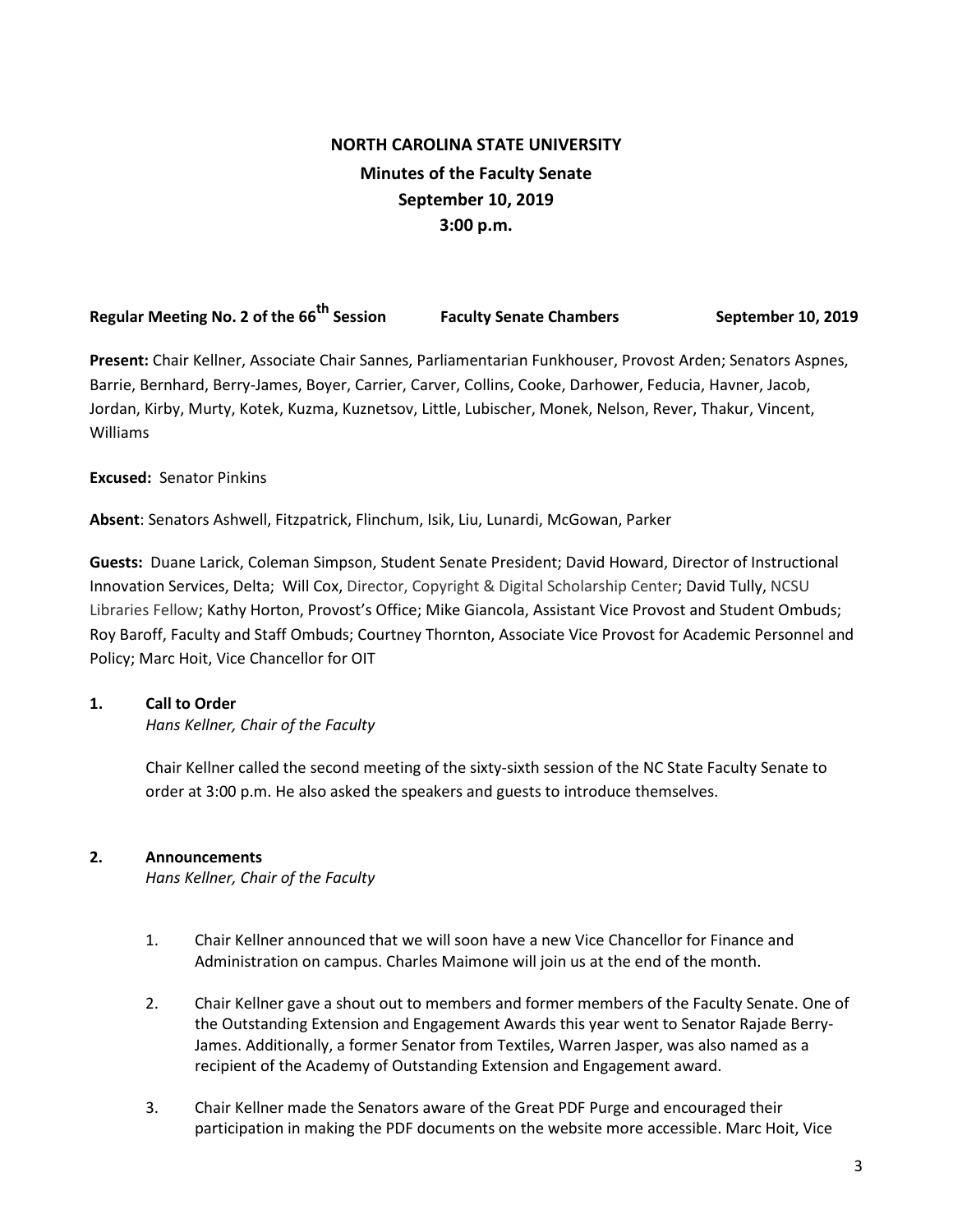Chancellor for OIT, instructed the Senators that there is a way to make the PDFs more accessible so that they can be read by the sight-impaired or those with other needs, stating, "There is a setting in PDF, when you write one, that makes it accessible. So if you want to use a PDF, at least make it accessible." Chair Kellner stated that we will investigate this further.

- 4. Chair Kellner announced that there is a new office of Strategic Brand Management, which reports to the Chief Communications and Marketing officer. "This new office is being launched in coordination with the Athletic Director, in order to deal with university brand management and protection*;* management of logos, trademarks and licensing*;* and management of commercial university sponsorships with outside business partners (such as the university's PNC Bank and recent New Belgium sponsorship agreements), among other duties. The deputy Athletic Director of External Operations has been named to head this new office."
- 5. Chair Kellner reported that there are a handful of self-defense programs, which come from the Police Department, that have to do with women's basic self-defense. September classes meet Tuesdays and Thursdays occasionally from  $6:00 - 9:00$  p.m. There is a de-resisting aggression with defense, for men, and then basic self-defense. Additionally, pepper spray training and other popular skills that they will be doing this fall.
- 6. Chair Kellner spoke regarding University Award Nominations. "This is something that went out to the Deans and department heads, but I think you should all know this. They should be coming to you and if they don't then they should. The university is putting its usual annual crop of different awards, to which nominations need to be submitted; the Max Gardner Award, the Board of Governor's Award for Excellence in Teaching, the Holladay Medals for Excellence, and so forth. Just be aware that these things have submission dates. Don't get frozen out of the process and have them all being nominated by Deans and department heads."
- 7. Chair Kellner announced that the Fountain Dining Hall has been redone and has "the largest salad bar on campus." He also noted, "Today they are doing an all-Carolina meal which will start just after today's Senate meeting." Chair Kellner then shared a few words about Alvin Marcus Fountain. "Alvin Marcus Fountain graduated from NC State in 1923 with a degree in Electrical Engineering. He went on, in 1926, to get a master's degree in Sociology and in 1930, he got a master's degree from Columbia University in American Literature, and in 1938, he got a PhD in technical writing. He taught for many years here at NC State, and was co-author of things like *The Engineer's Manual to English*. He added, "It was in 1922 that Alvin Fountain and his friend and classmate, Bonnie Frank Norris, wrote the Alma Mater. They wrote the Alma Mater when they were on ROTC duty in the summer in Camp McClellan Alabama." He continued, "In the 1990's, the large dining hall was dedicated to Alvin Fountain, and now an even greater honor, he's got a big salad bar."

### **3. Approval of the Minutes, Regular Meeting No. 14 of the 65th Session, April 16, 2019 and Minutes, Regular Meeting No. 1 of the 66th Session, August 27, 2019** *Phil Sannes, Associate Chair of the Faculty*

Associate Chair Sannes called for a motion to approve the minutes for the 14th meeting of the 65th session of the NC State Faculty Senate. A motion and second were made and the minutes were unanimously approved, with noted grammatical corrections.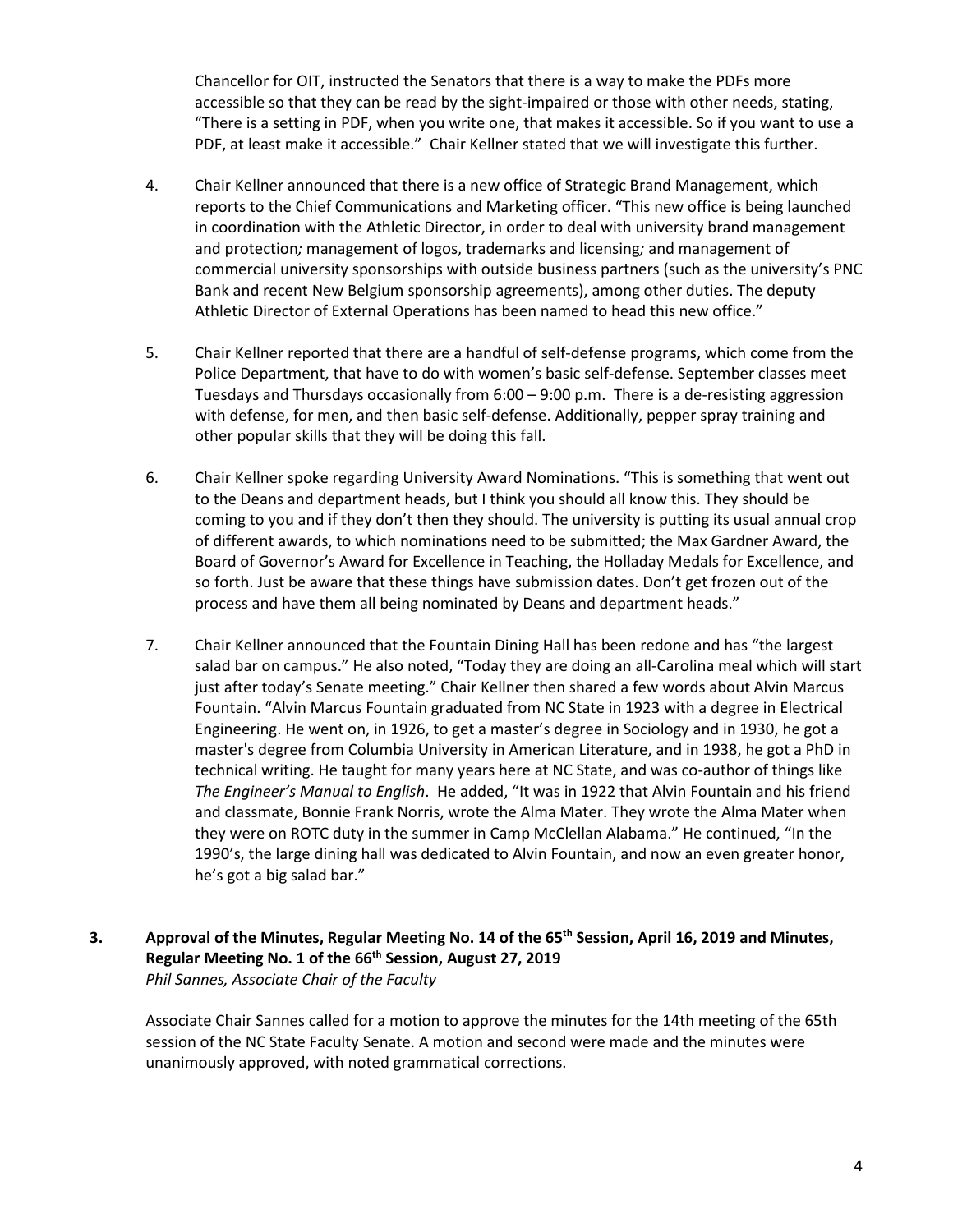Associate Chair Sannes called for a motion to approve the minutes for the 1st meeting of the 66th session of the NC State Faculty Senate. A motion and second were made and the minutes were unanimously approved, with noted grammatical corrections.

### **4. Chair's Remarks**

*Hans Kellner, Chair of the Faculty*

Chair Kellner brought information to the Senate regarding the lectern in the Faculty Senate Chambers that is dedicated to the memory of Gilbert G. "Gib" Smith, 1937-1999. He was Chair of the Faculty Senate in 1996-1997. He was Parliamentarian of the Faculty Assembly in 1998 and 1999. Chair Kellner stated, "He was the last Chair of the Faculty Senate. After Gib Smith, no more Chairs of the Faculty Senate, as I have to point out again and again in the Administration." He added, "In the mid-1990's, it was recognized that the job of Chair of the Faculty Senate, which was a one-year term, as it had been at the beginning in 1954, just wasn't working." He continued that under the Chair-ship of Angela Lumpkin, whose Secretary at that time was Gilbert G. Smith, they did a referendum and a change to the General Faculty Bylaws, they proposed to make the Chair's position a two-year term of office, and involved election by the general faculty rather than the Faculty Senate. "The next year was the last year for a Chair of the Faculty Senate, and it was Gib Smith who was in that role." Chair Kellner added that the lectern is one of the few physical objects we have in the room that commemorates moments in the history of the Faculty Senate and the General Faculty.

### **5. Provost's Remarks and Q/A**

*Duane Larick, Chief of Staff of the Provost Office and Senior Vice Provost; Representative for Warwick Arden, Executive Vice Chancellor and Provost*

Dr. Larick brought greetings to the Faculty Senate from the Provost's Office and stated that he was speaking on behalf of and representing the Provost in the Faculty Senate meeting.

Dr. Larick provided an update on current searches at the university. "The Vice Provost for the Office of Institutional Diversity and Equity search, chaired by Lisa Zapata, is in progress. They have gone through the airport interview stage and have identified two finalists to bring to campus. The interim person, Sheri Schwab, will be here on 9/23 and 9/24, and another individual from the University of Missouri will be here on 9/25 and 9/26. There will be open forums and certainly the campus community is encouraged to participate.

Dr. Larick continued, "The second search is for the Dean of the College of Natural Resources. Dean Paul Munn has agreed to chair the search committee for the College of Natural Resources. The goal is to get that search underway in early October. This search will be starting immediately. The third search, for the Vice Chancellor and Dean for the Division of Academic and Student Affairs, which you know that Mike Mullen has stepped down from that position, and the Provost's intent would be to start a search for that position as early as late this fall. The goal would be to get the search organized and get it moving so we can conduct it during spring semester while faculty, staff and students are all here on campus to make sure we get through that process in a timely manner."

Dr. Larick reported that there have been some leadership and staff updates. Those include Vice Provost for Institutional Research and Planning. "Mary Lelik stepped down, with plans to retire. Marjory Overton, who is a Vice Provost working in my office, will serve as the interim for that position. Over the coming months, it's really the Provost's office goal to review the structure currently in place for institutional research and planning and try to decide what the best structure for that position and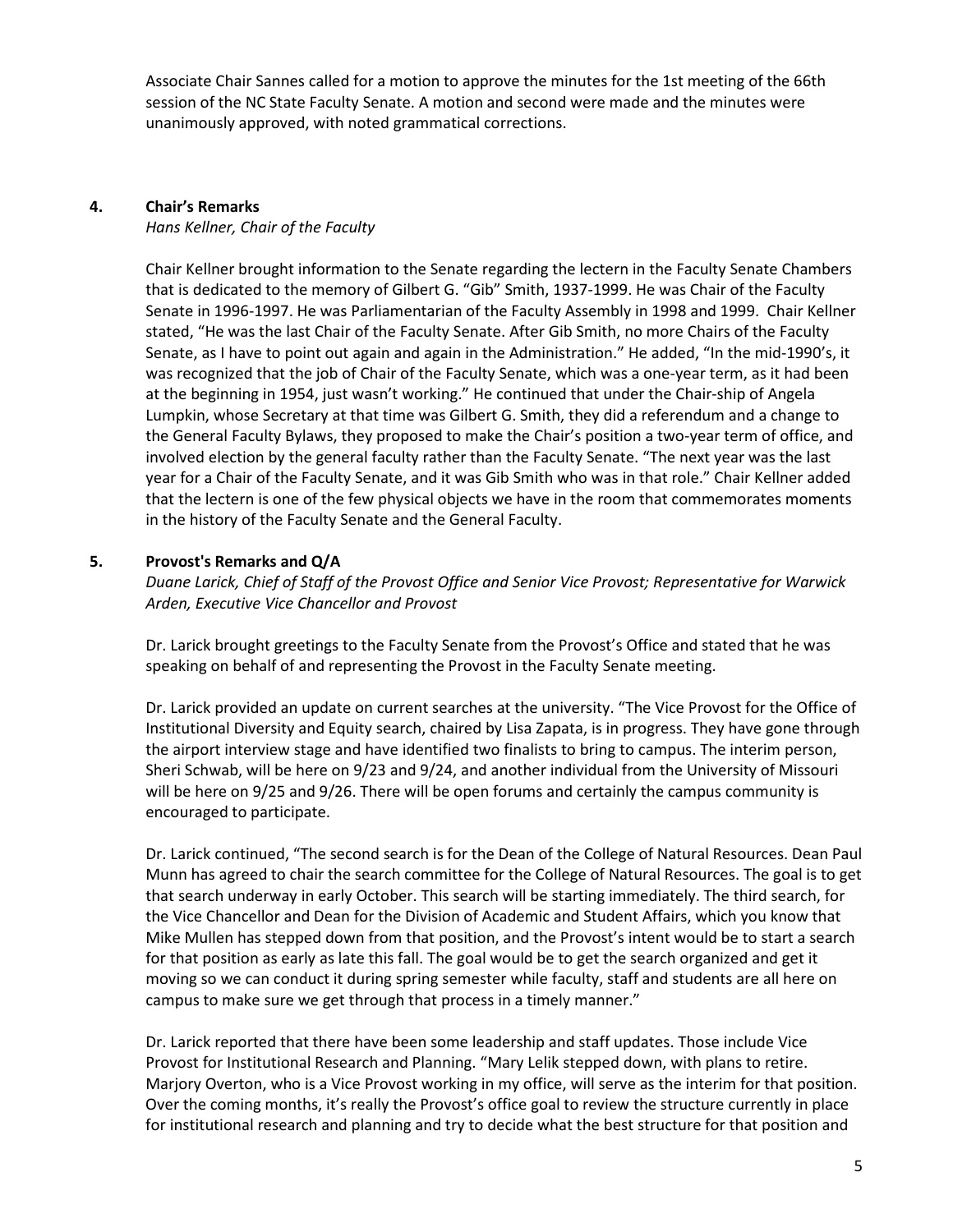that office will be going forward. Marjory is going to work in an interim capacity, and many of you have worked with Marjory Overton with data of all sorts and she will do well in that role."

He added that with respect to the Strategic Plan, the 2019-2020 academic year marks the end of the 2011-2020 Strategic Plan. "We are in the process now of working in the plan-to-plan stage for the new Strategic Plan. That was kicked off on September 3<sup>rd</sup> by a Leadership Retreat." He added that the outcome of that retreat will be buckets with ideas that will be used to go through the same process that was done in 2010-2011 to create task forces. "At that time we had 18 different task forces, representing over 200 faculty members participating in that. We will be asking the faculty to help us develop the actions that would occur under those major buckets." He added that NC State's first strategic goal is going to continue to be student success. "We are going to have to think how to reframe that a little bit, because our focus now really can't be on graduation rates." He stated that the graduation rate for the class that entered this fall is expected to be at 84%, which is pretty high. "So we are going to kind of redefine what we mean by student success in the future. In the next ten years it might not just be about first year retention and graduation rates; it might be about lifelong education and those types of things."

Dr. Larick spoke about the impact of Hurricane Dorian on our campus. "We can be very thankful that it was minimal." He added that our campus has a reputation of caring and service and that DASA worked with registration and records and identified five students from the Bahamas whose lives have been dramatically impacted by the hurricane. "So there will be an ongoing opportunity to help those students and their families and address some of their needs."

Regarding an update on SACS, Dr. Larick reported that he is spearheading the effort of trying to get the university through the process. "The US Department of Education decided that SACS' 10-year reaffirmation wasn't continuous and ongoing so they had to put something in at five years. So now we have a set of standards that we have to demonstrate compliance with at a five-year interval period. It is not inconsequential, but we are working on that pretty hard. Units and departments from all over campus are helping with that effort."

Lastly, Dr. Larick mentioned the Entrepreneurship Garage grand opening on Centennial Campus, the Plant Sciences ground-breaking and a lot of other great things going on on campus. He encouraged the Senators to stay posted on things going on through the Bulletin and participate when they are able to do so.

### **Questions and Discussion**

**Senator Bass Freeman:** Last week you talked about SACs and that there are not on-campus visits, only off-site. But the ones that we are having are with the College of Education. Can you speak to that?

Dr. Larick responded that during the fifth year review, they focus on off-campus sites and review those. "There are two qualifiers for that; they have to be a site where we offer 50% or more of the degree, and they have to be a site that wasn't here in 2014. So we have three in the College of Education that would meet that criteria. So they will send a team of three individuals to come and spend one day. They do not come to campus like they do during a ten-year reaffirmation. The five-year review is actually very difficult. In the ten-year, you turn something in, it goes to an off-site committee, they respond, they send it back to you and they respond again and then it goes to an onsite committee, they respond, you address it, you send it back again and it finally goes to what they call a compliance and review committee six months later. So you have multiple opportunities to correct things. In the five year review, you submit it, it goes to a compliance committee and if they question anything, the only way they can question it is to make you write a referral report. So it's not simple."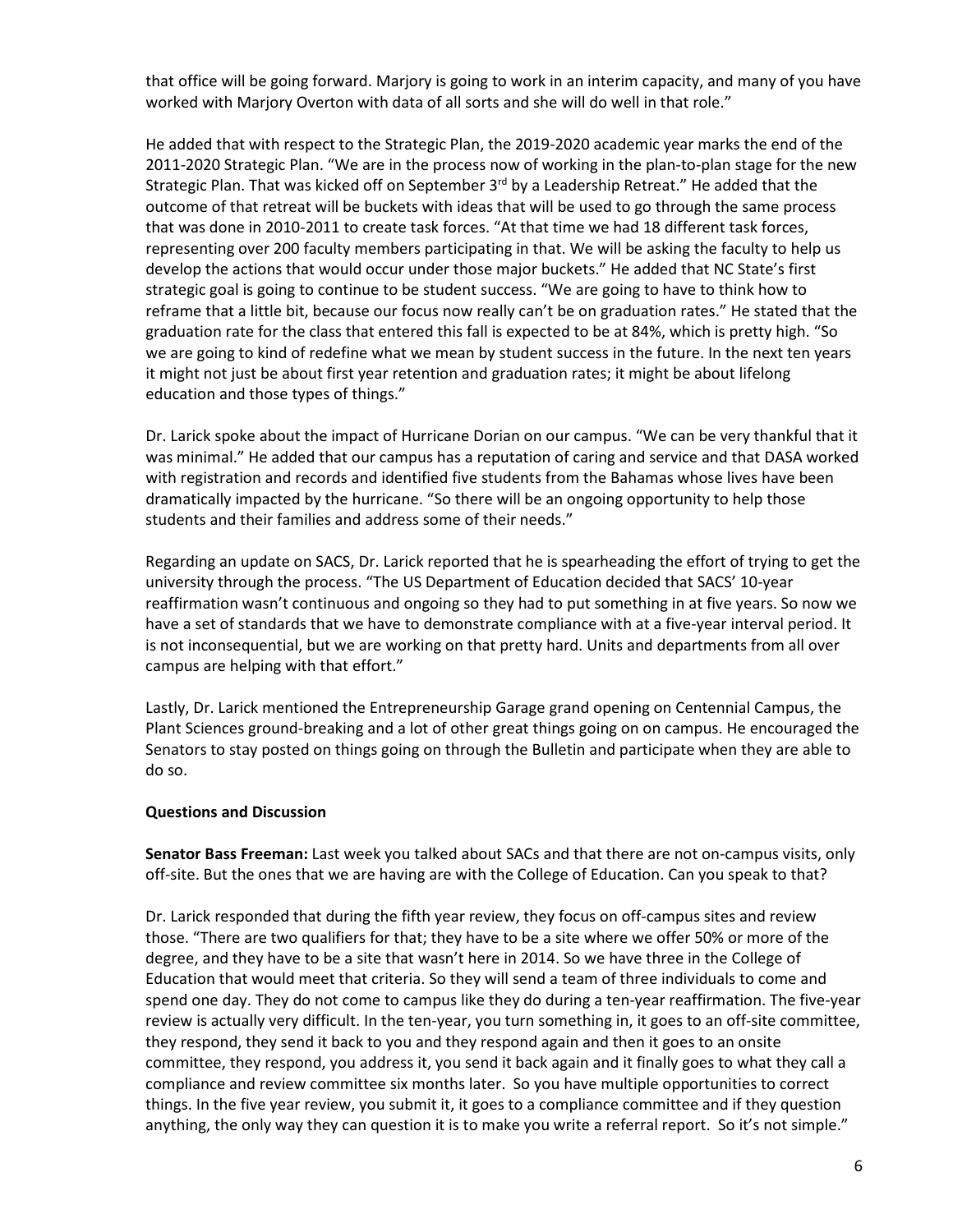**Senator Havner:** The projected 84% graduation rate for the new class. Is that a six-year basis or four?

Dr. Larick responded that it is first-time, full-time freshman six-year. He added that our four year graduation rate has gone up from 48% to 64%. This incoming class will probably be closer to 68%. He stated, "If you think about that gain, it is tremendous."

**Chair Kellner:** What is SACS' logic for visiting the off-campus sites? What is their particular interest in those?

Dr. Larick responded that SACS has had a long-term interest in distance education, whether it be technology delivered or a site-based distance education. "Their goal is to make sure that a student that might be at Wake Tech Community College, which is one of our sites, is afforded the same opportunities as a student at NC State is." He added that they want to see the facility but the university also has to submit a profile related to that site, showing how students have access to technology, and have access to the library through the electronic system. "That gives them an off-cycle opportunity to focus on something, which is distance education."

**Chair Kellner:** The Strategic Plan that we did ten years ago created a kind of a machine with which the administration would function. It had the five points, and those five points were different cogs in the machine that would advance and help define university strategic policies in a general way. It continues to work as it was originally planned, with some exceptions with regard to enrollment planning. You alluded to what's different now that we might be more interested in one aspect of student success, such as older students as opposed to dealing with this. Could you fill in a little bit more about what's different that would require the whole big machinery of the faculty to be revved up to go through it again?

Dr. Larick responded that this would also be a great question for the Chancellor when he is present. He stated, "I will give you what I understand. Number one, I would say that there will absolutely be an opportunity for faculty engagement in this process. The reason why I think the campus got revved up and we've accomplished what we did is because I think we were inclusive in the development of the Strategic Plan and we were certainly very deliberate. Every time the Provost or the Chancellor has spoken to groups, they talk about goals of the Strategic Plan and everytime the colleges were asked to create a Strategic Plan, they were asked to demonstrate how their plan fit into the university's Strategic Plan." Dr. Larick added that this would continue and has been very successful. "What we don't want is for student success to be stale. So what is the next step that we can get excited about as an institution? Where is the next place that we want to move our students to, to consider our students to be the most successful students out there for employment opportunities, for lifelong education opportunities?" He stated that we are now graduating them at a much better rate than we were ten years ago. So now what can we do with that? "Warwick has this idea that what we're going to do eventually someday as an institution is charge a student tuition and then we're going to educate them for life. Everytime they want to make a career change, they're going to come back to NC State for some other badge, some other credential, some other piece."

**Chair Kellner:** Is this a plan that's underway?

Dr. Larick responded no, but if you ask him where he sees things after he and I are retired, that would be his answer.

**Senator Berry-James**: Just in case I never get a chance to tell you what I think, after 32 years in higher education, I have two dreams for students; one is when students are admitted into the institution, I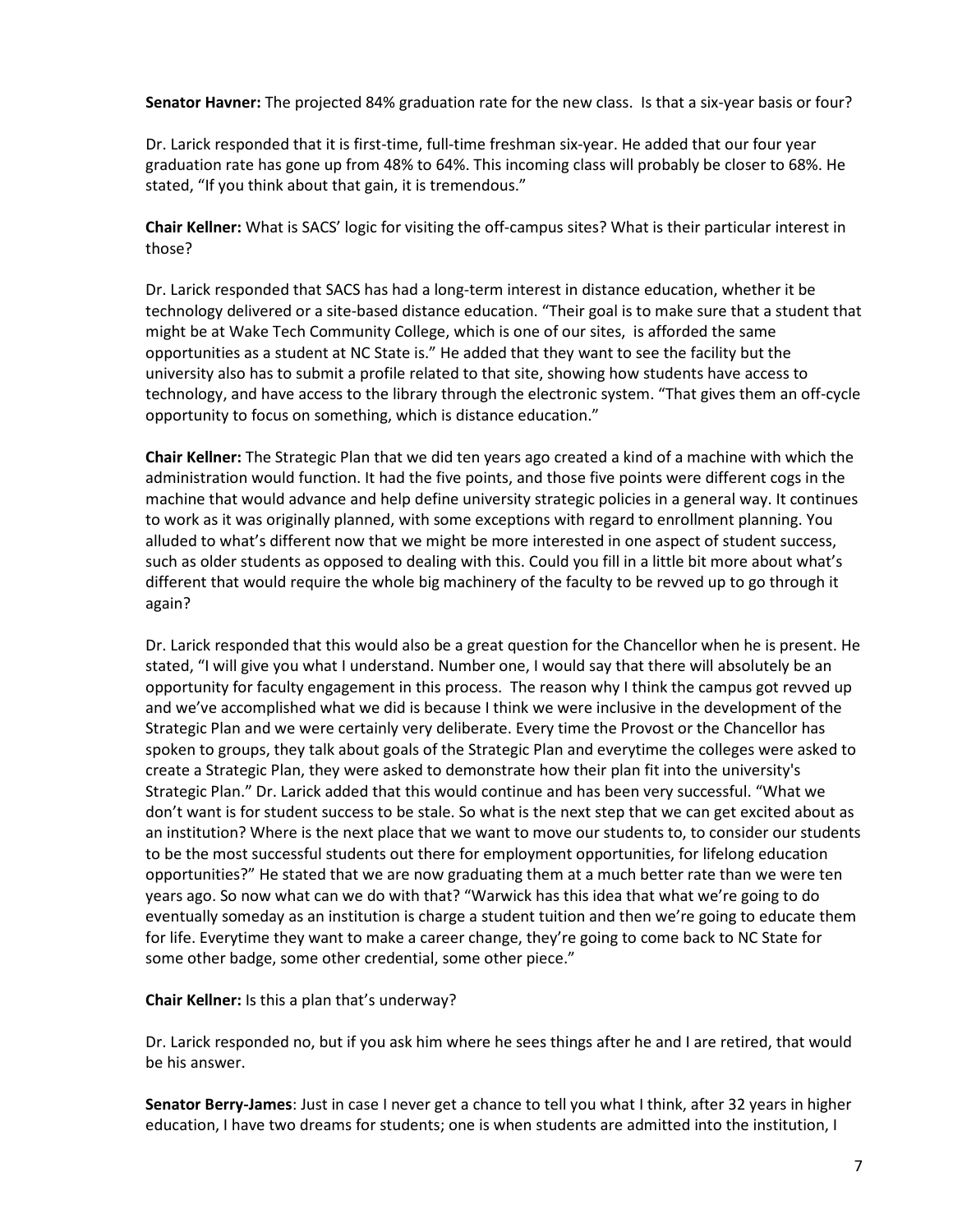wish that first semester they are connected to a professional association in their field. The networking and the mentoring and the development that occurs at our annual conferences is worth so much more than the \$35 annual cost. My second wish for students is that every student has a study abroad opportunity so that in their first year or by the end of their second year they are able to go beyond the borders of America. I think that is right in line with global opportunities and a global perspective to create culturally competent and culturally proficient students.

Dr. Larick responded that 23% of our students now do a study abroad experience, and for an institution like NC State, that's a respectable number. But is that enough? Those are the types of questions we're going to ask. It is not just related to student success, but to globalization, to faculty success. What are the next steps, what is the next level? That is where the plan-to-plan needs to be what are the next levels? Those five goals are all good ideas and we are not going to throw them out; we're not going to stop talking about faculty success or student success or globalization and those kinds of things. It is really just figuring out what do we mean by that in 2030.

### **6. Remarks**

*Mike Giancola, Assistant Vice Provost, Academic and Student Affairs, and Student Ombuds*

Mike Giancoloa provided an overview of the Ombuds program and reviewed some of the trends that he is seeing in the office. He also provided an overview of the Pack Essentials Program. He also offered to provide data if requested.

"My office works much the same way as the Faculty/Staff ombuds does. We serve as an informal resource for the university, not to replace any formal channels but to provide other options for students to deal with concerns or issues that may come up." Mr. Giancoloa added that with the student ombuds, there may be a concern or an idea that he is an advocate for students. He added that in this role, he is clearly charged to be impartial. "I like to say that I hope my actions will be helpful to students," but when there is conflict present, he wants to make it clear that He does not assume to take the student's side in that conflict. "It's really about presenting an opportunity for the students to explore that conflict and to come to some resolve with whoever it is they may be having that conflict. I want to make that clear distinction."

Mr. Giancola said that while his title is student ombuds, he also works with faculty and staff. "The distinction there is if you have an issue that relates to your employment or your role as a faculty/staff member, most often Roy [Baroff] is going to be the best resource. But if you have a concern or a question or just want to dialogue around something related to a student issue, it's not that Roy couldn't help you with that, but my experience is a little more aligned in that area." He added that he is doing an increasing number of consults with faculty and staff around student life issues, both in and out of the classroom. "That is an area of my practice that I just wanted you to be aware of."

Mr. Giancola stated that he spends a lot of time meeting with students on a day-to-day basis, and in addition to helping them navigate their university experience, he uses that to collect trends that he can share with leaders and deans and department heads around campus so they are aware of what the upcoming issues might be. "Often times, they already know that the issues exist, sometimes they don't, or sometimes I am providing a different angle than what they might have previously been notified or been made aware of. "

Mr. Giancola reported that the student ombuds usage is on the rise. "This office was created in 2014- 2015, so this is the sixth academic year. Ombuds is still a relatively new resource to the campus. There was a 74% increase in case load last academic year over the previous year, and a big part of that increase is the Pack Essentials program." He added that there was also quite a bit of increase after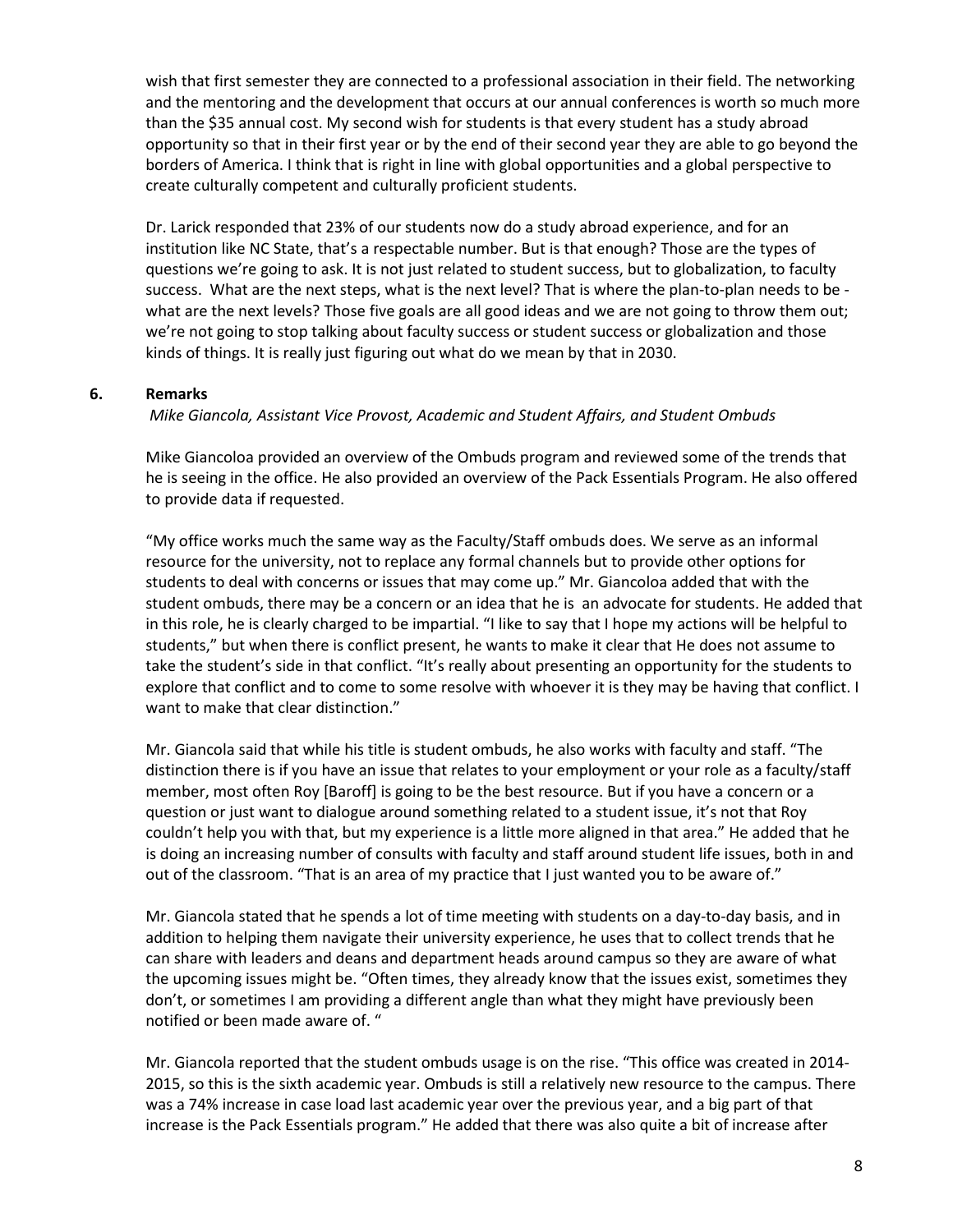Hurricane Florence last year that led to that increase. "Last year we had about 629 cases and over 1,500 contacts within those cases."

Regarding trends, Mr. Giancola stated that grade disputes are high on the list of issues that he sees and helps students deal with. He has also seen an increase in issues that are specific to graduate students. "You might not be surprised, but mostly what's on graduate students' minds is their relationship with their adviser. Where they feel like they have a good mentoring relationship, things are good; where they feel as though that communication is broken down or they don't have the confidence to have a difficult discussion with their adviser, oftentimes I will do coaching to help students prepare for difficult conversations. Sometimes they just have anxiety about having to have a discussion."

Mr. Giancola is also seeing a rise in conflicts. "I'm seeing more conflicts in the last two years than I've seen in the previous years in this role. Some of that may not come as a surprise to you. Those conflicts are peer-to-peer, both academic conflicts and social, outside of the classroom. Those conflicts are students with faculty, with advisers, etc." He added that one role he can play in conflict is to provide a space for folks to get together and hopefully in a more productive way hear what their concerns are. "We don't have the authority to impose a particular outcome, but at least help you hear one another in those conflicts." He added, "It is important to note that no one can be forced to meet with me - it is just another option that students can use when they are dealing with conflict."

Mr. Giancola reported that another trend he is seeing is a rise in scams and fraud. "Our students are finding themselves getting caught up in a whole variety of digital and other attempts to fraud them out of money, reputation, and a variety of things." He stated that in those cases he works with existing resources such as student legal services.

Regarding the Pack Essentials program, Mr. Giancola explained this program addresses food, housing, and financial security. "This is not a unique problem to NC State; it's one that campuses all over the country are dealing with. I will say that NC State has worked very hard and in some ways, positioned ourselves as a national leader on this issue. We have had resources on the campus for a long time to help students in these situations, but it was very distributed and not well known." He explained that there is a food pantry on campus that is for students, faculty and staff to utilize that began in 2012 and is completely run by students with some advisement from faculty and Staff. He added, "Last academic year, and going back to 2017, Dr. Mary Haskett did a research study. We were seeing all the national data about food and housing and security but what does that mean for our students? So in her research, she found that about 14% of our student body reported experiencing some form of food insecurity over the previous 30 days and about 10% has experienced some form of housing insecurity." He explained that this was not necessarily homelessness but could be international students who may not have a place to stay when the residence halls close during break. He added that the university worked to address that issue last year. "It may be that a student comes out as LGBT and their parents or their family disowns them and now they have to have another place to stay. It may be a student who is dealing with a domestic violence situation and has to get into emergency housing." He added that having a better understanding of the issue on our campus, they began the Pack Essentials Program.

"This is really a campus-wide initiative. Academic and Student Affairs has been a part of this, as has Mary Haskett, Sarah Wright, Dean Braden, and previous Dean and Vice Chancellor Mullen who have really provided leadership for this initiative." He stated that they have created a suite of programs and resources, including an emergency fund for students who find themselves having an unplanned financial emergency and opportunities for meal plan scholars. He added that it is important to note that we have had significant success receiving private donations from alumni and friends to fund this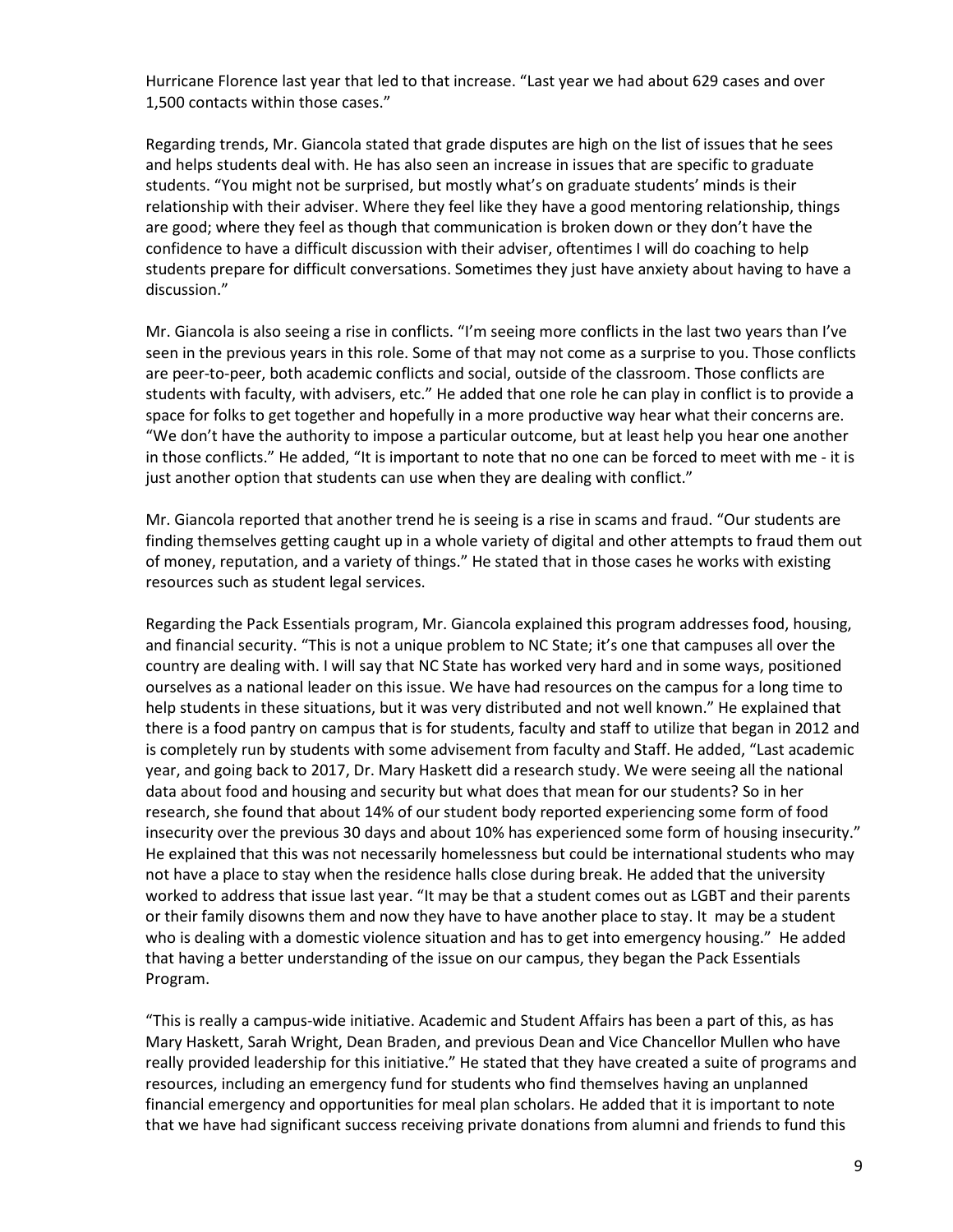initiative. "I think close to \$350,000 over the last year has been donated to this initiative to help ensure that students have access to basic needs."

Lastly, he spoke about how individuals can help with the Pack Essentials Program. "The first way is just being aware that your students may have these challenges. For many faculty and staff, they were surprised to know that this issue existed on campus at the numbers that I shared." He also suggested that faculty can add something about the program in their syllabus that will encourage a student to reach out if they're having challenges, or refer them to the office of Student Ombuds as the first point of contact for students. He provided some business cards to the Senators that they can have available in their offices if they would like to do so.

### **Questions and Discussion**

**Chair Kellner:** Private money. Does this mean that when we give money to the university at the end of the year that there is no place to designate funds for the Pack Essentials Program? How do we give money to the Pack Essentials program?

Mr. Giancola responded that there is a mechanism. Quite a few faculty and staff support the Pack Essentials initiative. Online, you can go to the giving page and you can select Pack Essentials or the student emergency fund is more likely the term that you would see there. That is the all-purpose tool and bucket that I have in order to assist students. That is the easiest way. The other way is to donate food to the food pantry. The pantry is a community resource that only exists because the community supports it and the community needs it. He stated that our staff and students heavily rely on the pantry, so you can donate funds or your time to help take care of our own community.

**Senator Williams:** Is there any way you can connect that to the United Way State employees campuswide campaign?

Mr. Giancola responded that there are examples where campus entities are a part of State Employees combined campaign. We support that initiative both on and off campus but the administrative overhead on that takes away from the dollars that are spent on the students. If you are truly called to donate, I would say go straight to the NC State page and do it that way.

**Senator Bass-Freeman:** How long does it take for students, once they have applied for funding?

Mr. Giancola responded that this is really what has positioned NC State to be one of the national leaders in this regard. Today I received three applications - one was a graduate student who cannot make ends meet from month to month, the other is a student who has another sibling in college and they thought they would get more financial aid than they did so he doesn't have enough money for a meal plan, and the third one I cannot speak to directly. I am contacting the student usually same day, next day. The way it works is that when the application is submitted it goes directly to financial aid and then it comes to me. So financial aid will send it to me within a couple of hours, telling me what the students' eligibility is since we cannot fund beyond what the federal government says we can do legally. Once I get that notification, I'm reaching out to the student the same day or next day. The student that reached out to me this morning did not have access to food. I sent a note over to dining and there were 30 meals on that student's meal card so she could eat lunch in the dining hall. That is a program where students donate unused guest meals so other students can eat. In many cases, we are able to get those resources to them the same day or the next day. If it is a financial thing that we are working with the student emergency fund, I'll usually approve it the same day or the next day and it typically takes two or three days for the bank to process the transfer to them.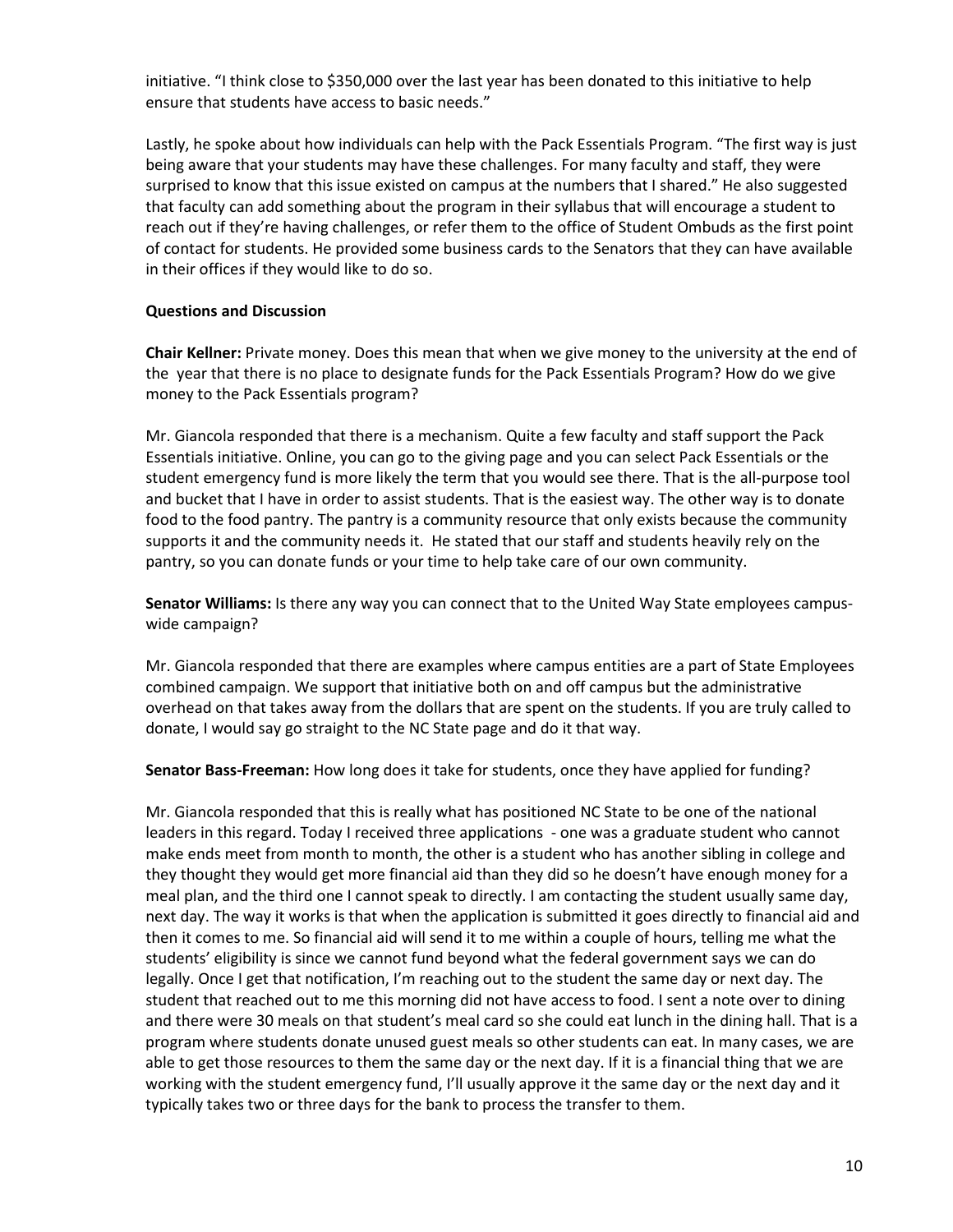**Senator \_\_\_\_:** Seeing the increase in caseloads over the past few years, is there any discussion about increasing the Ombuds staff?

Mr. Giancola responded that he has been able to manage the case load, and his projection is that he can do that through this academic year as well. At the end of the day he wants to make sure there is a resource for students that is timely. Right now, he has the resources to meet students' needs in a timely way. With the increase in the Pack Essentials, however, it has changed things a bit.

### **Senator Murty:** How do students know about this?

Mr. Giancola responded that they talk about the Pack Essentials program through new student orientation, as well as referrals from the doctors in student health. Referrals are also received from the counseling center and academic advisers. Some faculty also add standard Pack Essentials verbiage onto their syllabus.

**Senator Lubischer** stated that there are professors in the College of Sciences who have a presentation about this issue and they would be willing to make those presentations if requested.

**Senator Cooke** added that adding the language to the syllabus is important, but mentioning it or pulling up the website on the first day of class to make sure students are aware of the program, how they can find it, and to encourage them to share it with their friends who may need to know as well. She also noted that the student leadership team for the Feed the Pack pantry is looking for volunteers and advocates within each department to be able to have a donation box outside their office so you don't have to go all the way to the pantry to do donations. If you're interested in that, I can get that information to you.

### *Please view the Student Ombuds Annual report here: <https://facultysenate.ncsu.edu/files/2019/09/Ombuds-Annual-Report-2018-19.pdf>*

### **7. Remarks**

*David Howard, Director, Instructional Innovation Services; Academic Technology Innovation, DELTA Will Cox, Director, Copyright & Digital Scholarship Center David Tully, NCSU Libraries Fellow*

Mr. Howard introduced colleagues Will Cross and David Tully, who participated in this presentation regarding the OpenStax program that the University has become a member of.

Mr. Howard thanked the Faculty Senate for the time to come in and share information about the OpenStax program. "There are two specific things that we want to get out of this. If any of you are interested in this program and want to talk to us more specifically about open textbooks, we want to hear from you or get a referral if you have a colleague who might be interested. Additionally, if there are obvious questions that we need to know how to answer, it's better to hear those first. That is what we are looking for."

In regard to what has already been done, Mr. Howard stated that we can take it as a known fact that textbook prices are rising and we don't need to spend a lot of time talking about that. "But certainly you can find articles in *The Technician* about it." As one of the ways to try and combat that, he noted, there is the concept of open textbooks, which are free to use, free to re-mix, free to change and edit free and open textbooks. "OpenStax is a creator, provider and curator of those types of open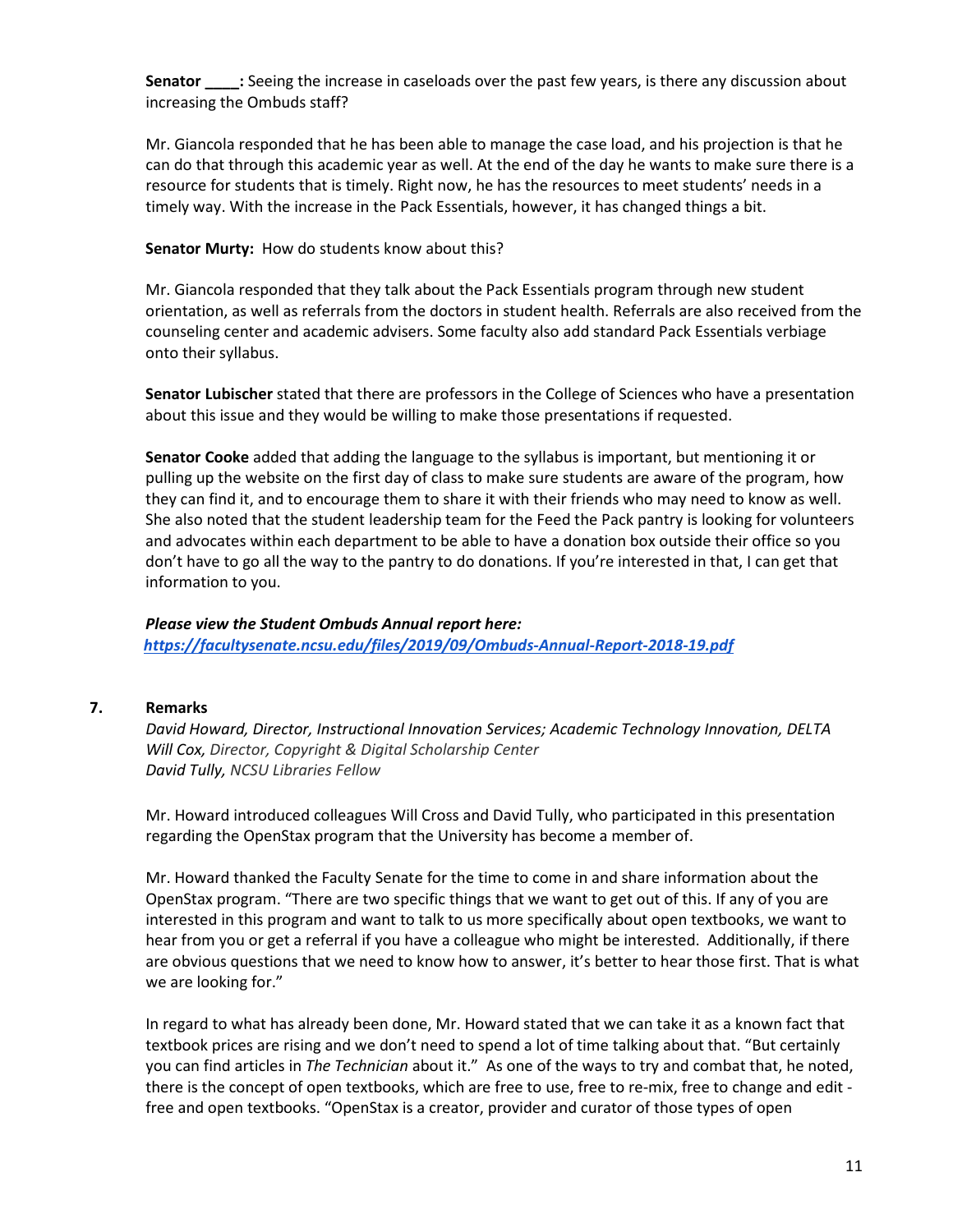textbooks. It is run out of Rice University and is funded in part by Gates Foundation money and by other money."

About eight years ago, OpenStax started working with other institutions to help raise the awareness and encourage the adoption of open textbooks. They take on about eleven partners every year, from community colleges to four year colleges. This year, NC State is one of the institutional partners. We did not have to buy into it, but they did not give us any money either. What they do is they have a lot of experience, both at Rice University and with the 80 partners over the last eight years. There is access to a lot of coaching, ideas about what has worked, and warnings about things that do not work at other institutions. They encourage our faculty to at least explore the concept of using an open textbook. Although they are a provider, they are in now ways in this partnership, set on us using OpenStax textbooks; it can be any open textbooks. They just want us to get the word out.

### **Questions and Discussion**

**Senator Berry-James**: I have a new textbook on the market that is in its third production, called *Why Research Methods Matter."* We designed the textbook so it would be a really short professional read on research methods, and moderately priced so that people could really afford to get this book. I do use it on campus, so if I was looking to use that textbook in the classroom how can I do that?

Mr. Howard responded yes, we are happy to help you find an open text book that would work for your class. By open, I mean free and copyright available. Then we want to do whatever we can to work with you to lower or eliminate any barriers so you feel good about adopting it.

**Senator Berry-James:** So you cannot take my book and make it an open text and that type of thing?

Mr. Howard responded if you have the rights to make your book free and open, such that someone elsewhere could take it and not just use it as is but potentially use only portions of it or switch it around or change the chapters, with attribution, but still has the ability to adopt it for free and to change it, with an attribution for you. Then yes, it would count.

Mr. Tully responded that they had a good case recently at NC State. A professor had previously published a textbook and it had reached the stage where they could take that license and make it freely available.

**Dr. Kellner:** I took a look at the OpenStax stuff and I gathered that the open textbooks you're talking about are on the model of the freeware software that was freely available - download it, change it if you like - but that is the model. It seemed to me that that is fine but that there were limitations regarding fields. So I looked at my field and sure enough, there was almost nothing there except for an American History text. This is the model that has been placed out there for people to work with. I was interested when you said that you could alter, cut and paste, change, and deal with this. To what extent then, is the authorship of this affected by that?

Mr. Cox responded that we talk about open as a way of saving money, and it aligns with what we were talking about earlier - students are choosing courses and majors, students are dropping majors and classes, etc., because of textbook costs. But more than that, we are believers in the idea that nobody is better equipped to teach your class than you are. Maybe I could write a textbook that's pretty good, but the way you teach that takes whatever a foundation a textbook provides that is useful and brings in your expertise and your passion and your voice; that's what makes an open textbook really exciting. That's why free is an important part, but the open part is really important as well. For example, if you found a textbook and said well about 80% of this is garbage but I really like that 20%? What the open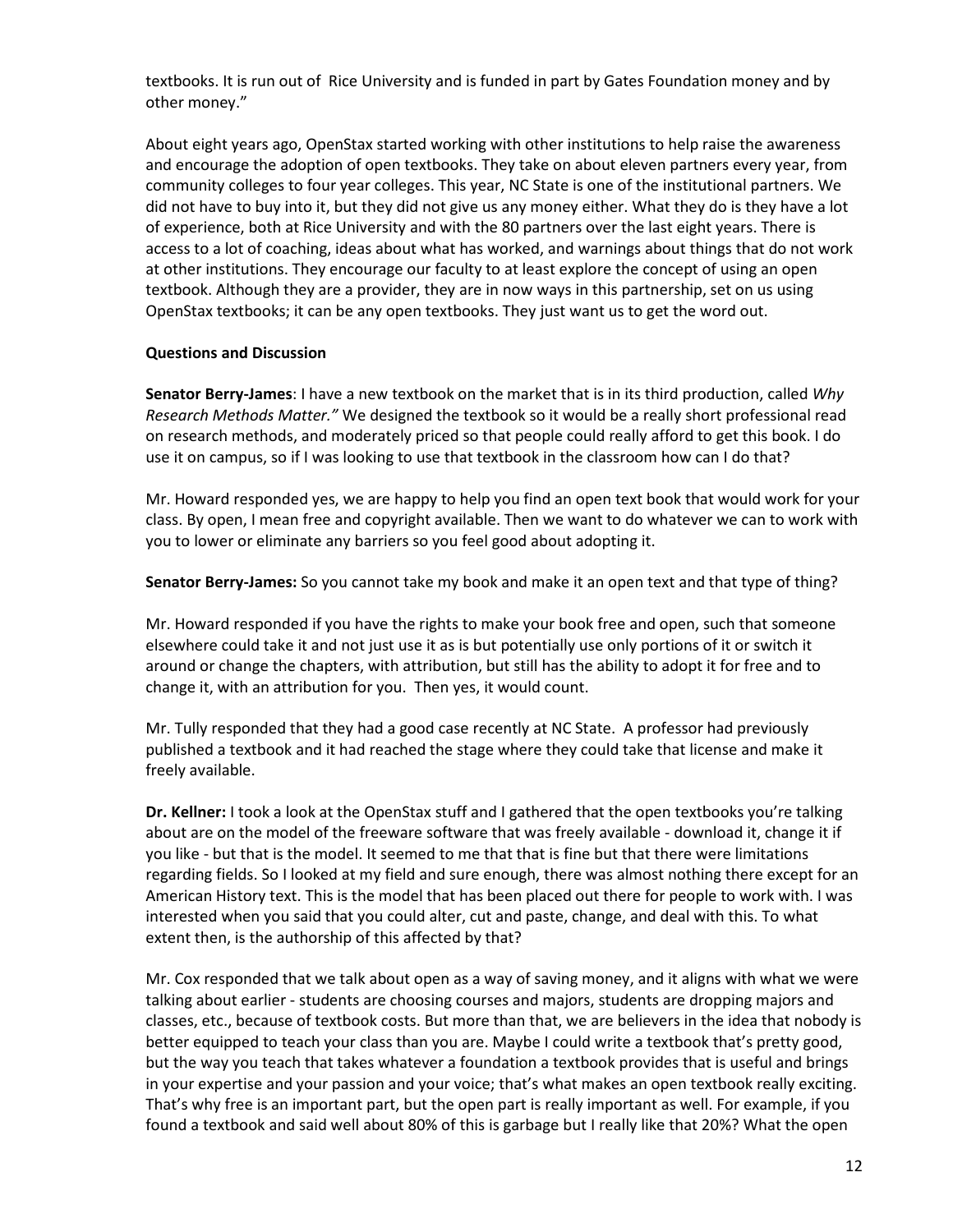license does is you can say I'm going to take the 20% I like, I'm going to take another 30% from this over here, I'm going to create 10% of it- and we have grants available to a graduate student for licensed resources for that sort of thing - so that the relationship between the faculty and the student is front and center, as opposed to this sort of one-size fits all "this other person wrote it and I'll just regurgitate what they said I should say."

**Chair Kellner**: This implies that down the road, the purpose of all of this is to increase the availability of sources in your library.

**Immediate Past Chair Bird:** Is the end product just an e-book or a PDF document or can it be physically printed?

Mr. Cox responded that it can be any version of that. There are some people who say that "textbookiness" is really important to me; I need the structure of a textbook, I need the problem sets and the ancillaries that a textbook publisher provides. Something like OpenStax can give you that structure if that's useful. But it is whatever you can imagine in a lot of ways, as long as you're reducing costs for students and doing something that gives you, as an instructor, and your student's agency.

Mr. Howard added that he works with faculty to do some great stuff; I love working with faculty to create the things that work for them, but many folks don't have the time. The reason you adopt a textbook now is that you're happy to use McGraw Hill's history textbook, even if you think it's only an 80% great solution - because it's done. So don't feel like the only way this works is to have to write your own and create 80% of a textbook. If you can find a solution that's 80% great or even 80% good, that may be as good as the one you're using now.

Mr. Tully added that he thinks an open textbook does invite some interesting opportunities for more effective pedagogy. For example, if you incorporate multimedia into it as well, it provides a few more options. A repository like OpenStax or open textbook library, they will provide printed issues for students at a very low cost; much less than the cost of a standard textbook. It isn't free, necessarily, but it is an awful lot cheaper than a textbook. Again, for students who want to save the money, there will be an e-book version available for them.

**Senator Berry-James:** Can we create it free here for students to use and then share it with our colleagues in our field at other campuses around the country? Is that the concept? Can I share it with anyone I want or are there some licenses or is there some NC State rules around that?

Mr. Cox responded that if you made it and you have copyright, then you can share it however you want. This program is designed to reduce cost and increase access. So we work with a platform called TopHat that has a model that is explicitly like free for your students, a low fee that you get a percentage of for students across the country. That is one option. There are other options so come by and talk to us so we can help you with whatever is the best way to do it. We think we can help you in whatever way that makes sense to you.

**Senator Murty:** This is the same thing as a course pack, right?

Mr. Cox responded that they have something called student success grants which are saving students money. We have had faculty to say they just want to take a bunch of existing material and put it together in something that looks like a coursepack or a digital coursepack. So that is one way to do it. Another way is to start with the foundation of an OpenStax book or whatever works best for you.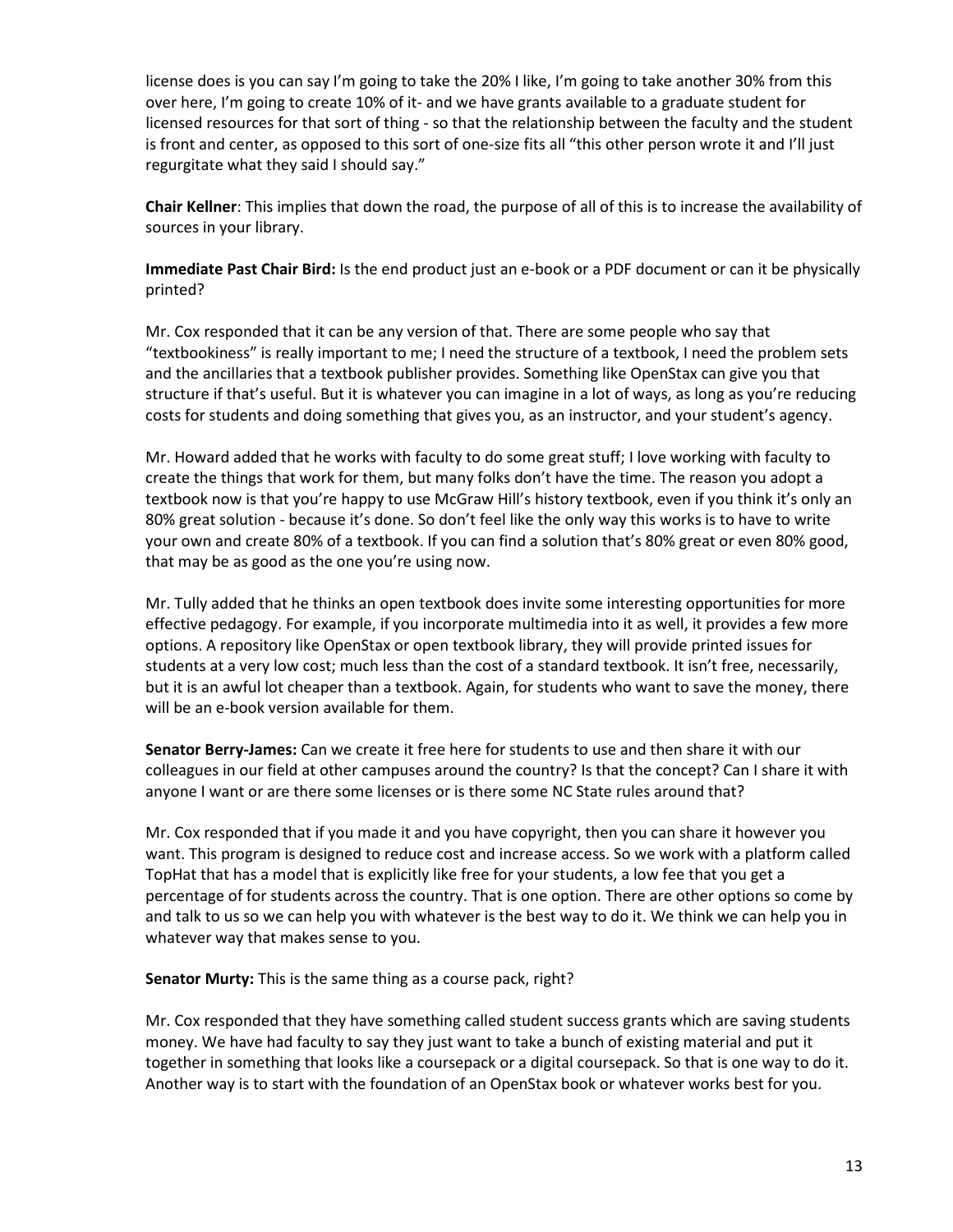**Senator** : Does the program help either find free resources or help acquire different course materials?

Mr. Cox responded yes, both of those things. Our student success grants include a library liaison to help you find resources. A lot of people say that sounds great but I don't have the time to do that and I need some help. So you are paired with somebody who can help you do some of that search. There is some money there if you're a grad student. The access code stuff is a larger conversation because we have the bookstore as part of this conversation, as they are trying to help as well. "We, as a community, are trying to find the best way to provide educational resources. Sometimes that is a physical book that I can write in the margins of and sometimes that is a digital thing, but that conversation about something like WebAssign is a big conversation that we are all wrestling with for sure."

**Senator Cooke:** I know some of us have been contacted about the All-In Program at the bookstore. To what extent are you working with them on that? I know that's a different model than this.

Mr. Howard responded that in the broad sense of "what I'd love to do is just save students money," in that way yes, I am aware of the All-In Program. We have had a group meeting for about a year, just trying to exchange information. So it's not quite this program. In terms of saving money, there are a lot of things that can be done. The All-In Program is one of the most promising ways that we have right now that has a quick and big impact. If you don't know about it, please call Chris Walsh.

Mr. Cox added that All-In is part of that access code conversation as well. It is complicated.

### **Senator Murty:** Where is your office?

Mr. Cox responded that his office is on the other side of the library in the east wing. You can also contact us through the website at ncsu.edu/openstax. We have started to compile a list of suggested resources in your area. We go department by department so if the resources you see listed are good or bad - let us know either way.

### **8. Issues of concern**

 Faculty Issues of Concern can be submitted at any time to a Senator, the Chair of the Faculty, or to [Faculty\\_Senate@ncsu.edu](mailto:Faculty_Senate@ncsu.edu)

Chair Kellner mentioned some of the issues of concern that have been received to-date:

- a. Health Insurance (regarding state laws that require people to report their health information)
- b. Hiring policies (delays in the process having a detrimental effect)
- c. Voting in Faculty Senate elections (some names omitted)
- d. TA Fellowships (getting them or not getting them)
- e. Graduate student fees
- f. Regulations regarding the participation of minors in university activities
- g. Resource allocations (regarding the growth of administration)
- h. Review of courses for the GPS (evaluation of advising program)
- i. Pedestrian safety on Centennial Campus